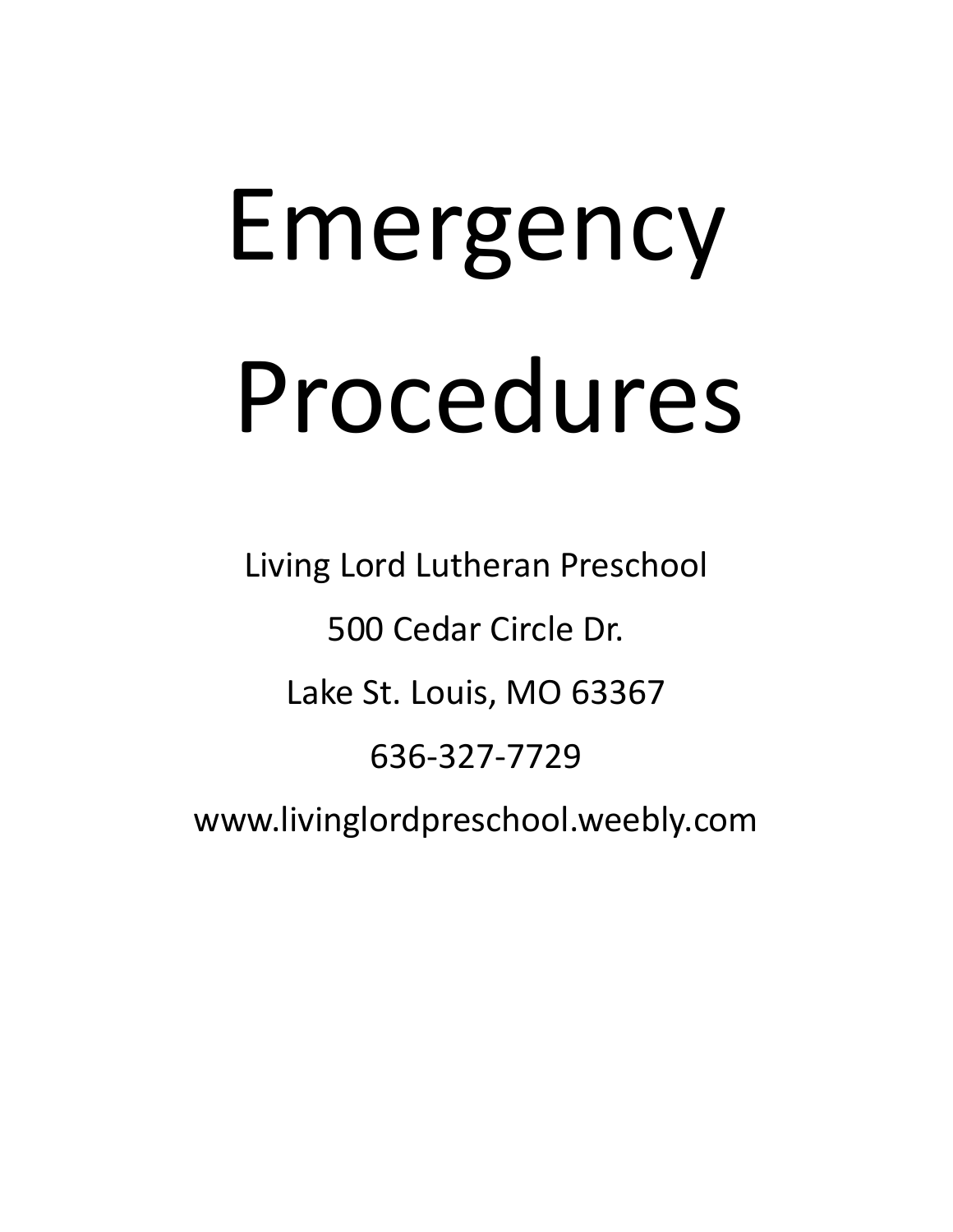## School Emergency Information

In an emergency, get information about Living Lord Lutheran Preschool by calling the church office at: 636-327-7729

### Student Release Procedures

In the event of a declared emergency, the following procedures need to occur to release a student to an authorized person:

- 1. Follow directional signs to the student release area at the back of the facility or classroom.
- 2. Give staff name of student(s) to be released and show ID if requested.

3. A staff member will get the student(s)

4. Authorized person will sign student(s) out on the appropriate form.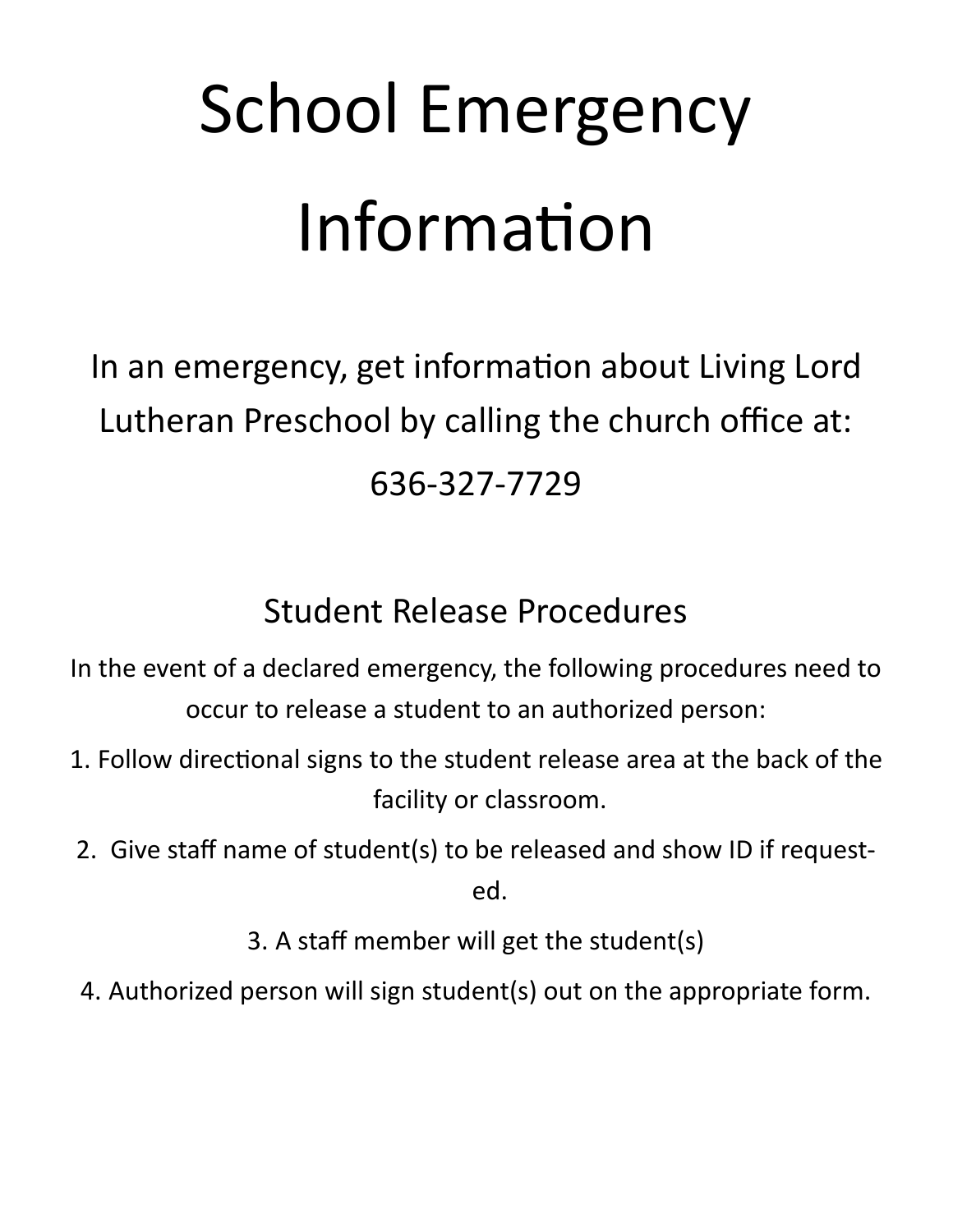#### **Be Prepared**

We take safety seriously at Living Lord Lutheran Preschool, and student safety is of utmost importance. This brochure is a quick reference guide to our emergency plan. It is a supplement to the school's comprehensive plan, which is kept in the school office, and given to every staff member.

If you have any questions or concerns regarding our plan, please contact the Director at the school office 636-327-7729.

#### **School Responsibility for Students**

If the Director declares an emergency during the school day, the school has a clear statement of policy governing its actions.

Living Lord's policy is as follows: In the case of a declared emergency by the Director during school hours, all students will be required to remain at school or an alternate safe site under the supervision of school personnel:

1. Until regular dismissal time and then released only if considered safe: or

2. Until released to an adult authorized by the parent or legal guardian whose name appears on school records.

To provide supervision and care, Living Lord will use contracted employees. All contracted employees are required to stay at Living Lord until the Director has officially released them from duty.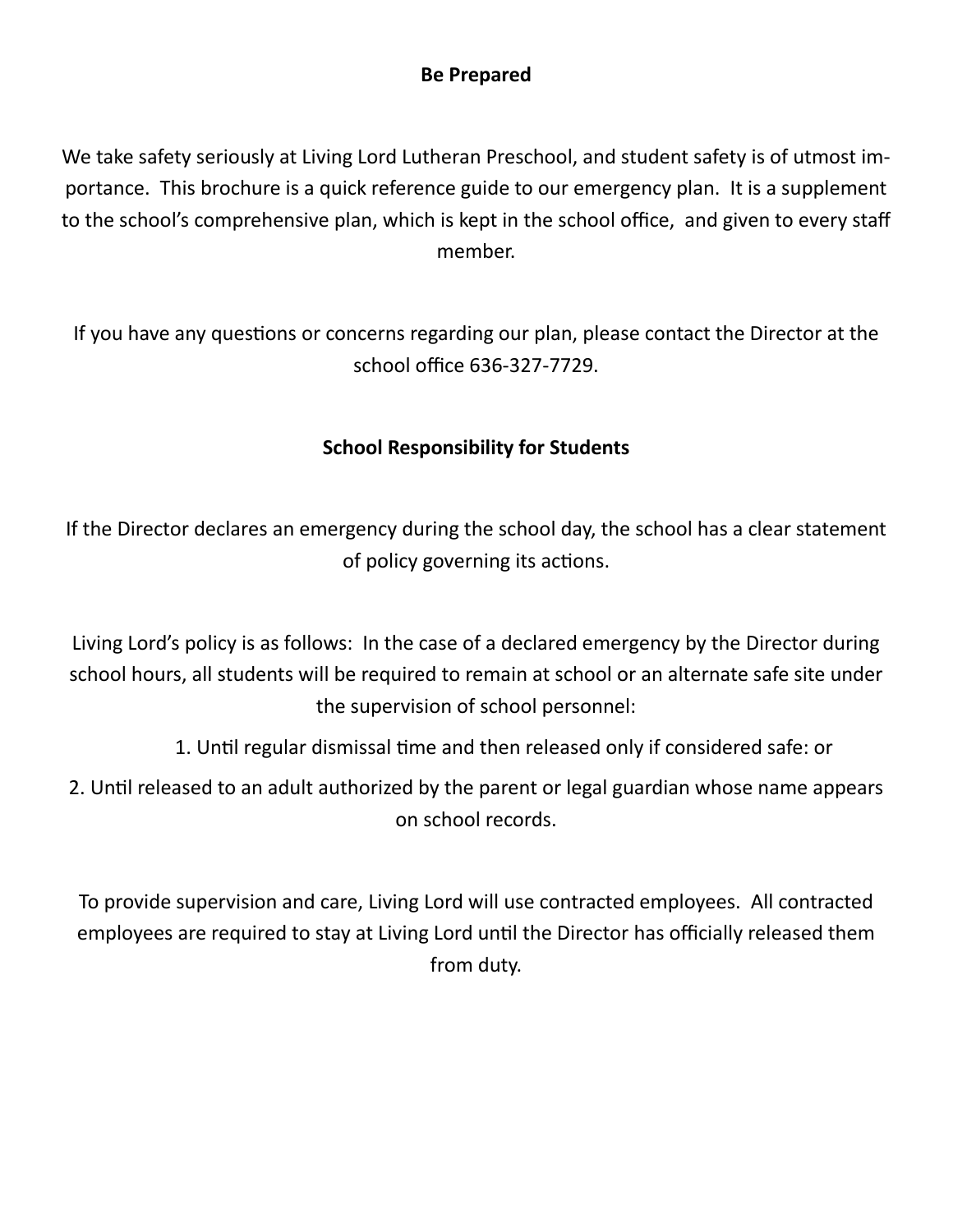#### **Emergency Procedures**

#### **Bomb Threat**

The warning for a bomb threat will be by messenger and /or telephone. You will be notified to evacuate building or stay in classroom. Where necessary, teachers will take immediate action for the safety of students without waiting for directions from the Director.

#### 1. Evacuate Building

A. Evacuate to the evacuation area.

B. Teacher needs to take emergency cards, keys and close door exiting last.

C. Teacher leads student to the evacuation area.

D. Upon reaching evacuation area, take roll, note if child is present, absent or missing on cards.

E. Provide first aid to the best of your ability until the First Aid Station is activated.

F. IF instructed, implement declared emergency procedure.

#### 2. Stay in Classroom

Stay in classroom until given the all clear either by phone or messenger.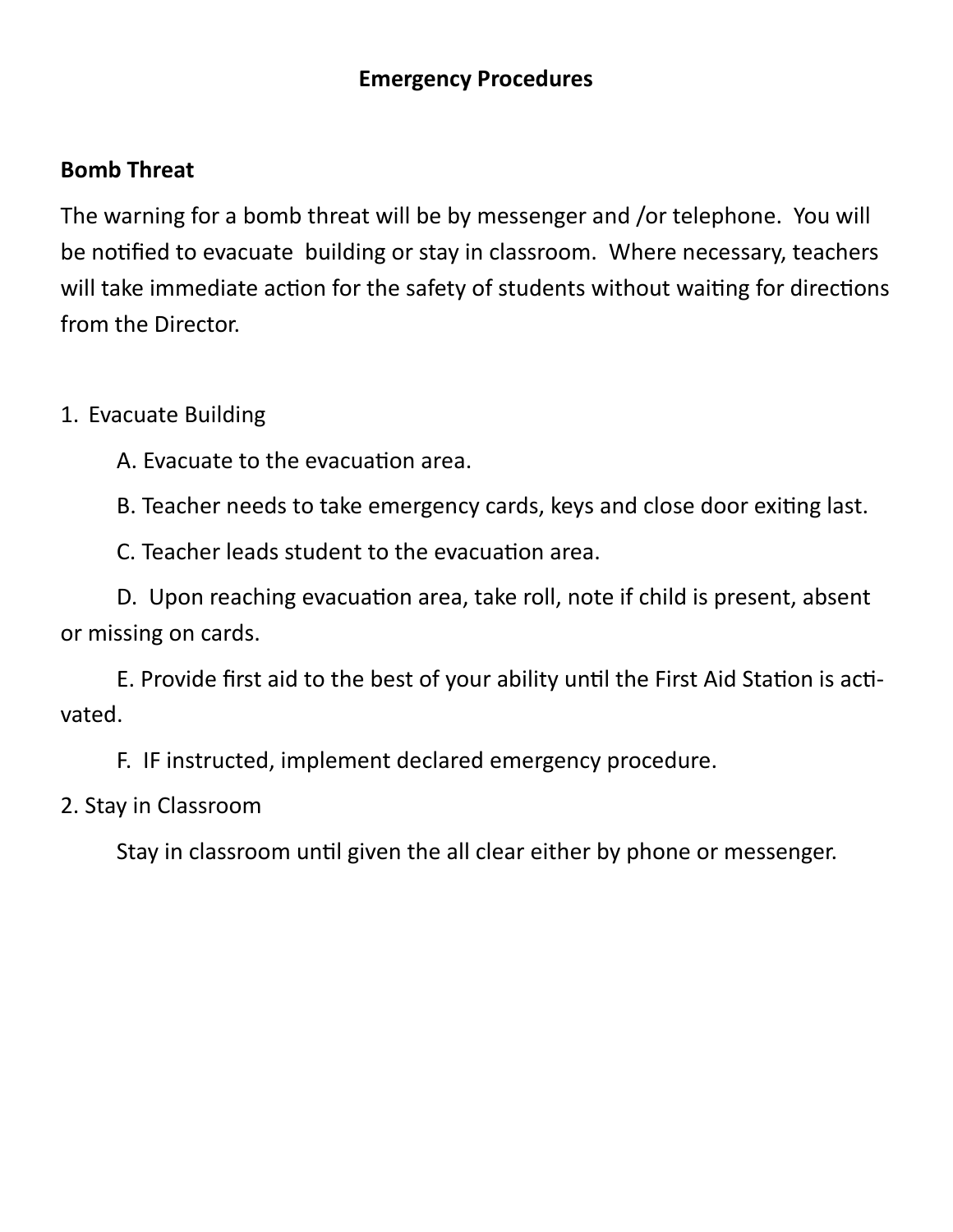#### **Chemical Accident**

The warning for a chemical accident will be by telephone and/or email. You will be notified to evacuate the building or stay in the classroom. When necessary, teachers will take immediate action for the safety of students without waiting for directions from the Director.

#### 1. Evacuate Building

A. Evacuate to the evacuation area

B. Teacher needs to take emergency cards, keys and close door exiting last.

C. Teacher leads students to evacuation area.

D. Upon reaching field evacuation area, take roll, note if child is present, absent or missing on cards.

E. Provide First Aid to the best of your ability

F. If instructed, implement declared emergency procedures.

#### 1. Stay in Classroom

Stay in classroom until given the all clear either by phone or messenger.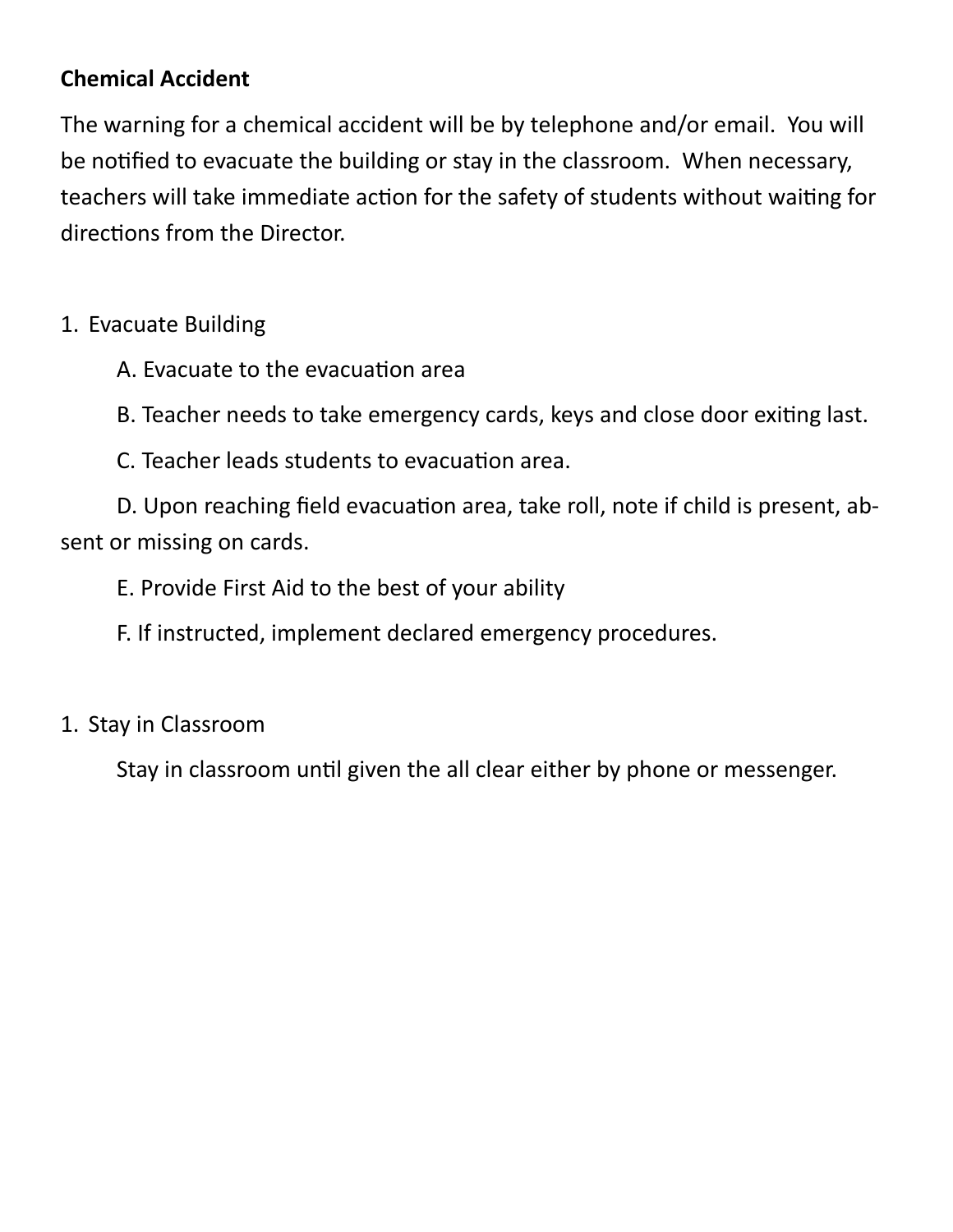#### **Earthquake**

Earthquakes usually strike with little or no warning. The following actions, as time permits, shall be accomplished.

1. If you are inside school building

A. At the first indication of an earthquake, all persons should "Duck, Cover, and Hold" at the "Drop" command of the teacher or adult in charge. Face away from windows and try to avoid falling objects.

B. When the shaking stops, evacuate to the field area.

C. Teacher needs to take emergency cards, keys and close door exiting last.

D. Upon reaching evacuation area, take roll, note if child is present, absent, or missing on the card.

E. Provide first aid to the best of your ability until the First Aid Station is activated.

F. If instructed, implement declared emergency procedures.

2. If you are on school grounds

A. At the first indication of an earthquake, all persons should "Duck, Cover, and Hold" at the "Drop" command of the teacher or adult in charge. The safest place is in the open.

B. When the shaking stops, lead the students to the field evacuation area.

C. Upon reaching field evacuation area, take roll, note if child is present, absent, or missing on the card.

D. Provide first aid to the best of you ability until the First Aid Station us activated.

E. If instructed, implement declared emergency procedures.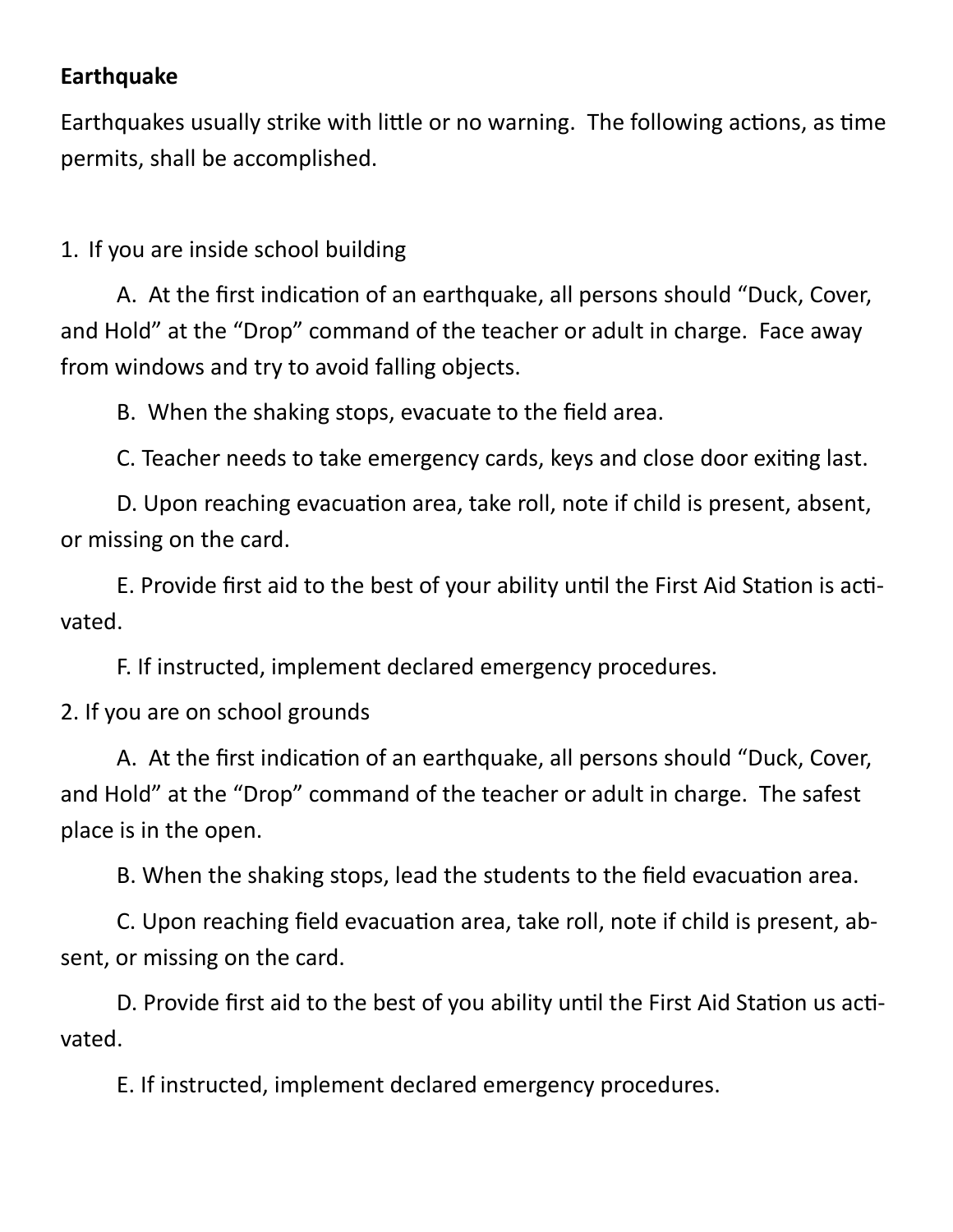#### **Explosion**

1. You are inside the school building

A. The "Drop" command is given by the adult in charge and all persons should "Duck, Cover and Hold."

When explosion is over, evacuate to the evacuation area.

A. Teacher needs to take emergency cards, keys, and close door exiting last.

B. Teacher leads students to the evacuation area.

C. Upon reaching evacuation area, take roll, note if child is present, absent, or missing on the card.

D. Provide first aid to the best of your ability until the First Aid Station is activated.

E. If instructed, implement declared emergency procedures.

2. You are on School Grounds

A. The "Drop" command is given by the adult in charge and all person should "Duck, Cover, and Hold."

B. When explosion is over, evacuate to the field area.

C. Teacher leads student to the evacuation area.

D. Upon reaching evacuation area, take roll, note if child is present, absent, or missing on the card.

E. Provide first aid to the best of your ability until the First Aid Station is activated.

F. If instructed, implement declared emergency procedures.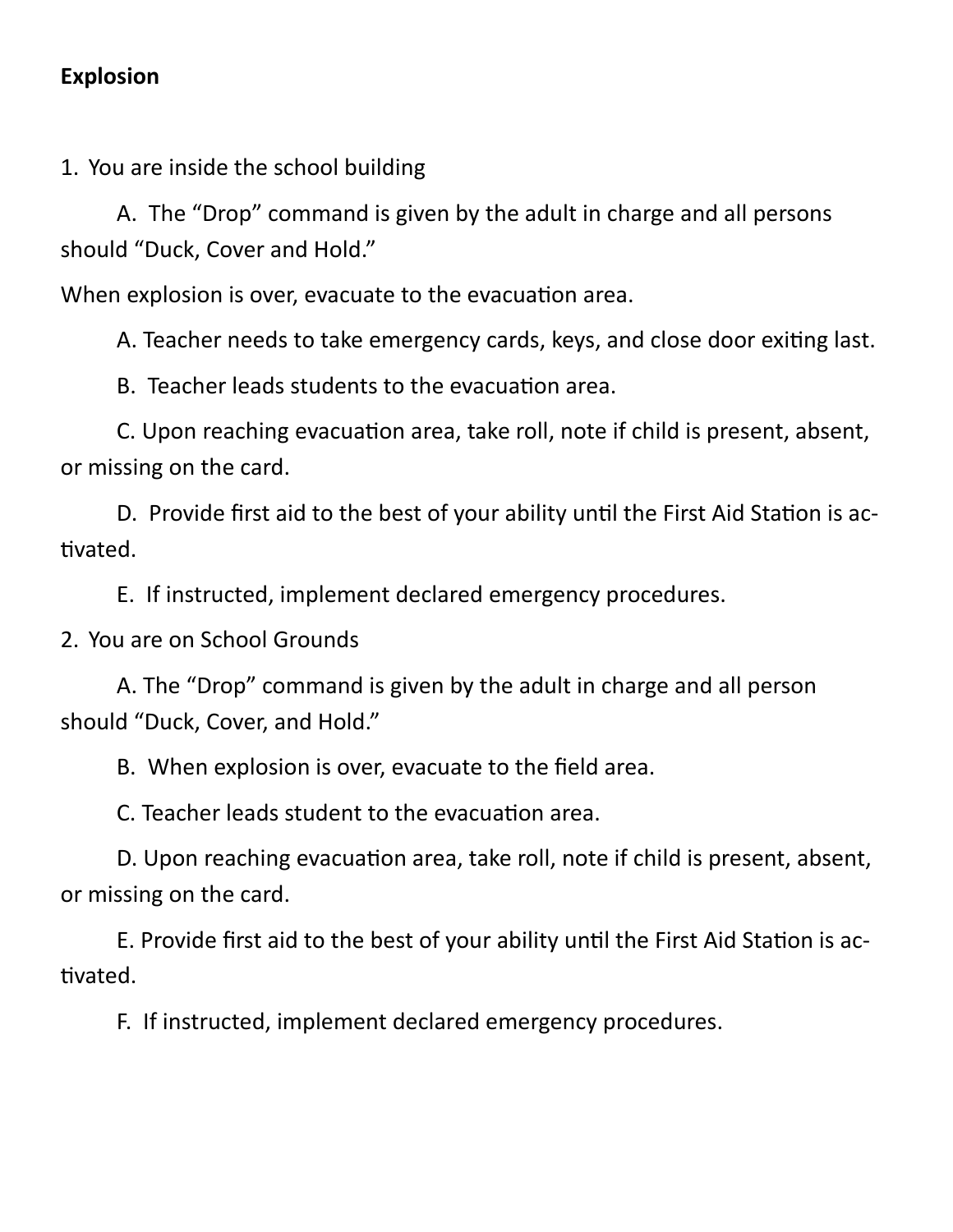#### **Threat of Explosion**

The warning for a threat of explosion will be by telephone and/or messenger.

1. You are inside school building

A. Evacuate to the evacuation area.

B. Teacher needs to take emergency cards, keys and close door exiting last.

C. Teacher leads students to the evacuation area.

D. Upon reaching field evacuation area, take roll, note if child is present, absent, or missing on the card.

E. Provide first aid to the best of your ability until the First Aid Station is activated.

F. If instructed, implement declared emergency procedures.

2. You are on school grounds

A. Evacuate to the carline evacuation area.

B. Upon reaching evacuation area, take roll, note if child I present, absent, or missing on the card.

C. Provide first aid to the best of your ability until the First Aid Stationis activated.

D. If instructed, implement declared emergency procedures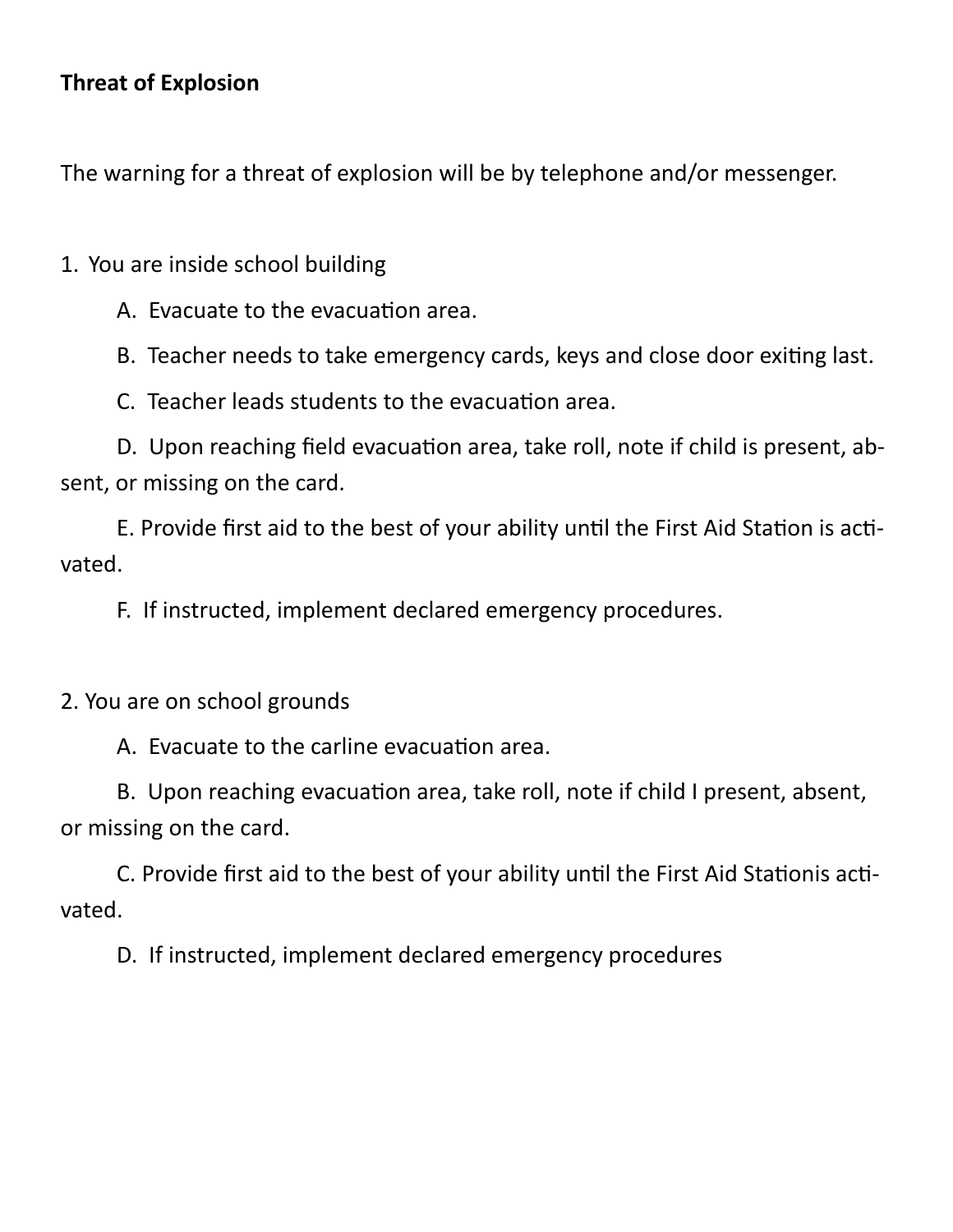#### **Fallen Aircraft**

The warning for a fallen aircraft on or near school grounds will be by telephone and/or messenger. You will be notified to evacuate building or stay in classroom. Where necessary, teachers will take immediate action for the safety of students without waiting for directions from the Director.

#### 1. Evacuate Building

- A. Evacuate to the evacuation area
- B. Teacher needs to take emergency cards, keys and close door exiting last.
- C. Teacher leads students to the evacuation area.

D. Upon reaching evacuation area, take roll, note if child is present, absent, or missing on the card.

E. Provide first aid to the best of your ability until the First Aid Station is activated.

F. If instructed, implement declared emergency procedures.

#### 2. Stay in classroom

Stay in classroom until given the all clear either by phone or messenger.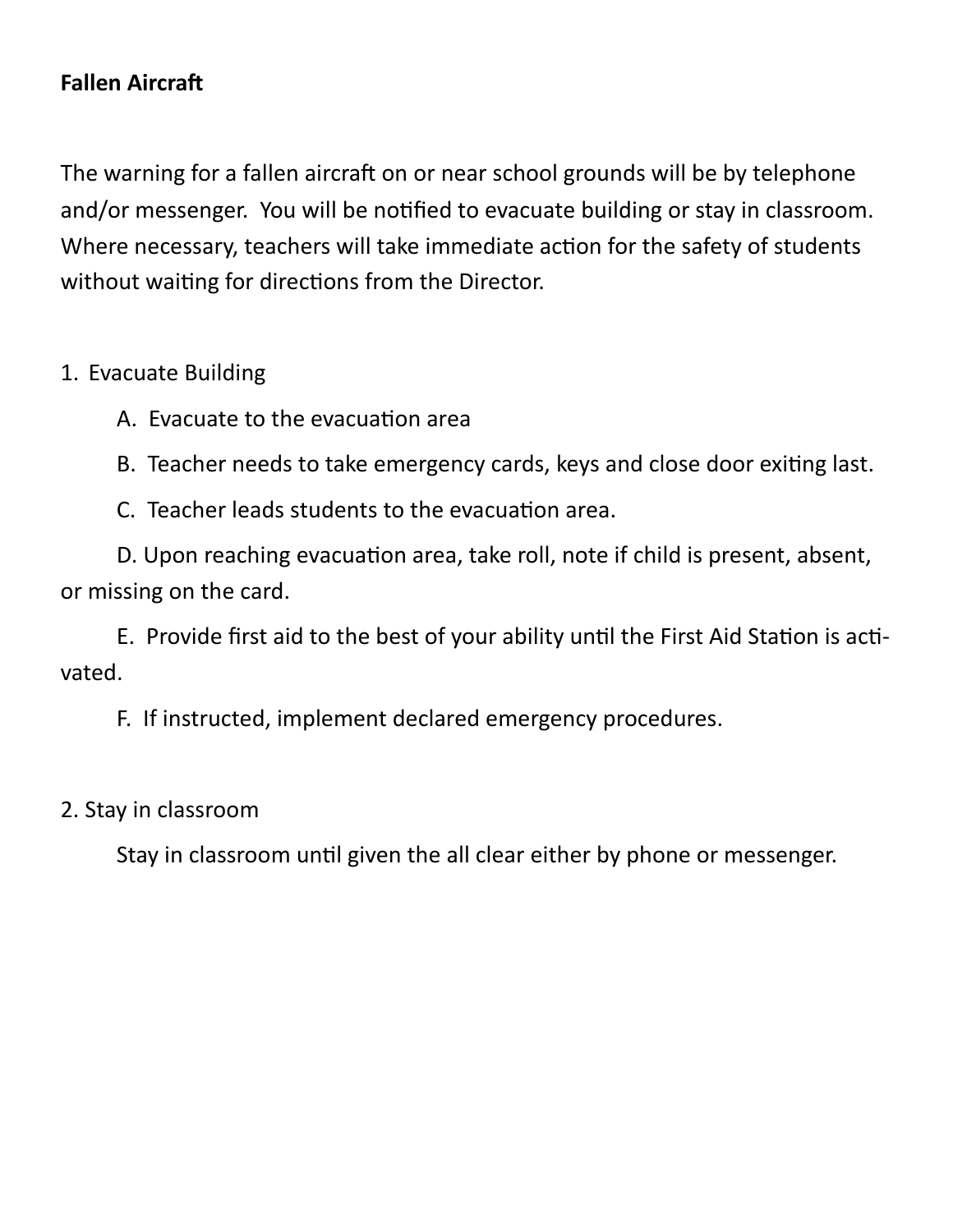#### **Fire**

When the fire alarm sounds:

1. You are inside school building

A. Evacuate to the evacuation area

B. Teacher needs to take emergency cards, keys, and close door exiting last.

C. Teacher leads students to the evacuation area

D. Upon reaching evacuation area, take roll, note if child is present, absent, or missing on the card.

E. Provide first aid to the best of your ability until the First Aid Station is activated.

F. If instructed, implement declared emergency procedures.

2. You are on school grounds:

A. Evacuate to the evacuation area.

B. Upon reaching evacuation area, take roll, note if child is present, absent, or missing on the card.

C. Provide first aid to the best of your ability until the First Aid Station is activated.

D. If instructed, implement declared emergency procedures.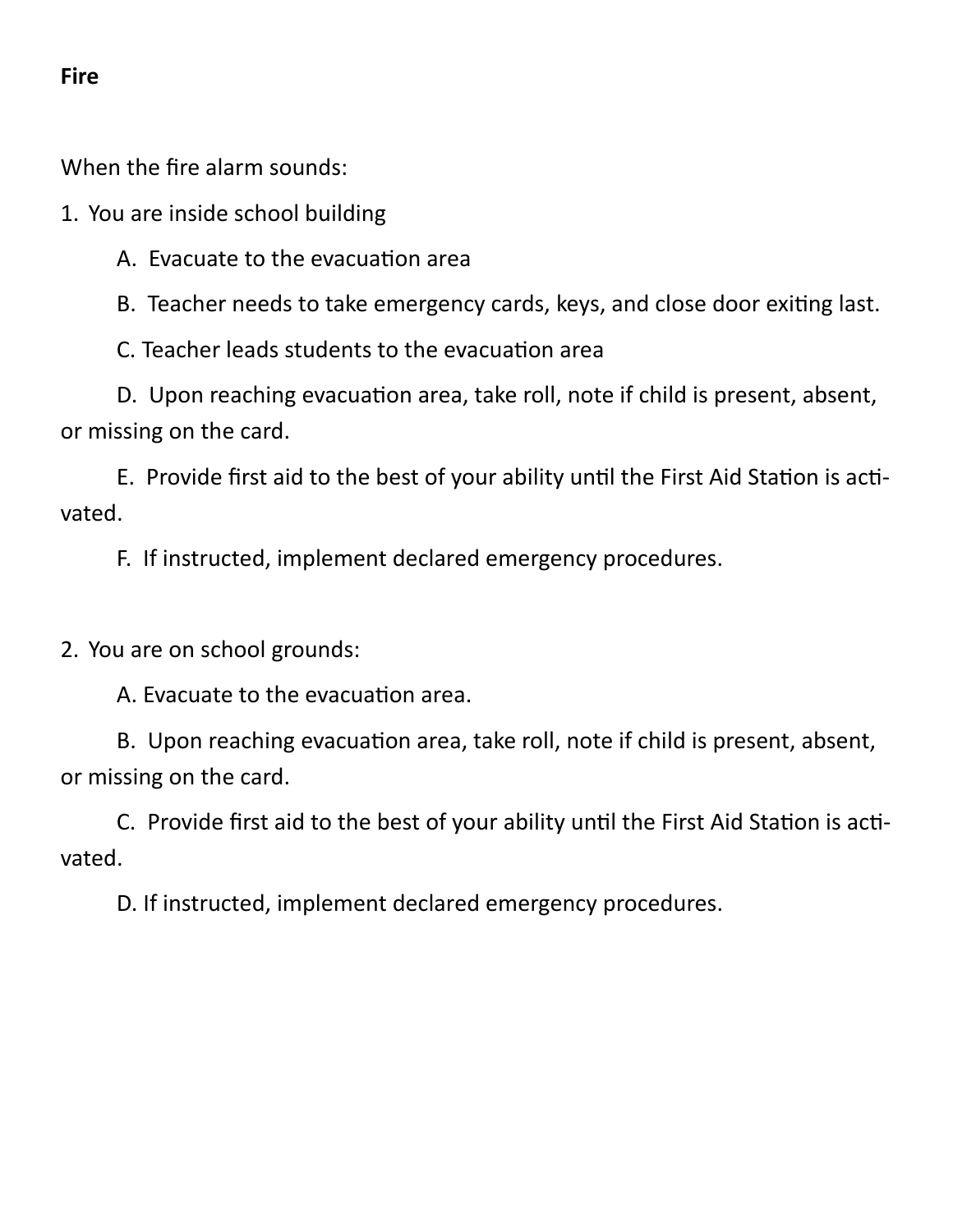#### **Fire on campus**

Prevention

- 1. Classrooms are equipped with smoke detectors and a sprinkler system.
- 2. Fire extinguishers are also located in the hallways.
- 3. Matches and other incendiary devices are NOT kept in classrooms.
- 4. Classroom decorations are within the fire inspector's safety standards.

#### Prepare

- 1. Students and staff practice fire drills 3 times during school year.
- 2. Evacuation plans are posted in each classroom.
- 3. Students are taught fire safety during Fire Safety Week in October.

- 1. Teachers begin evacuation procedures taking children to designated area outside of building.
- 2. Call 911 from cell phone.
- 3. Teachers exit classroom with cell phone, class list/emergency contact cards.
- 4. Begin parent contact procedure using emergency contact cards.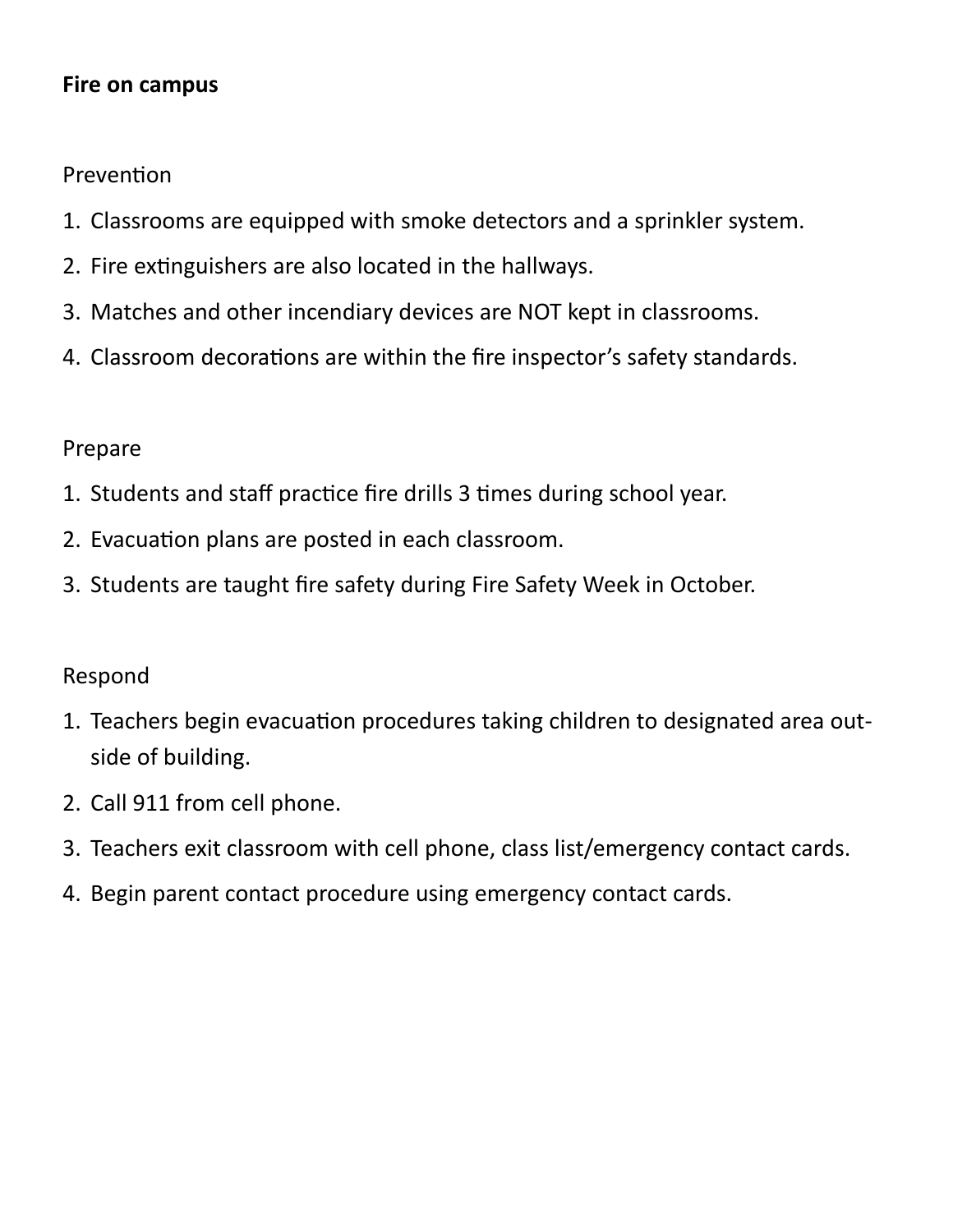#### **Unauthorized visitor or intruder on campus**

Prevention

- 1. Classroom doors to the outside are locked at all times.
- 2. Windows on classroom doors should not be covered. The teachers should have a clear view into the hallway from inside the classroom.
- 3. Preschool Director and/or office staff monitors entrance doors during drop off and dismissal.
- 4. Panic buttons located in 4 areas plus sound room.

#### Prepare

1. Staff will have a code phrase that will be used when communicating between classrooms and/or the church offices to alert everyone of an intruder on campus.

( LOCKDOWN)

- 1. Teachers make sure all doors to classrooms are locked.
- 2. If students are outside, staff member will move students to a secure location.
- 3. Staff member hits panic button as soon as possible and additionally calls 911 if possible.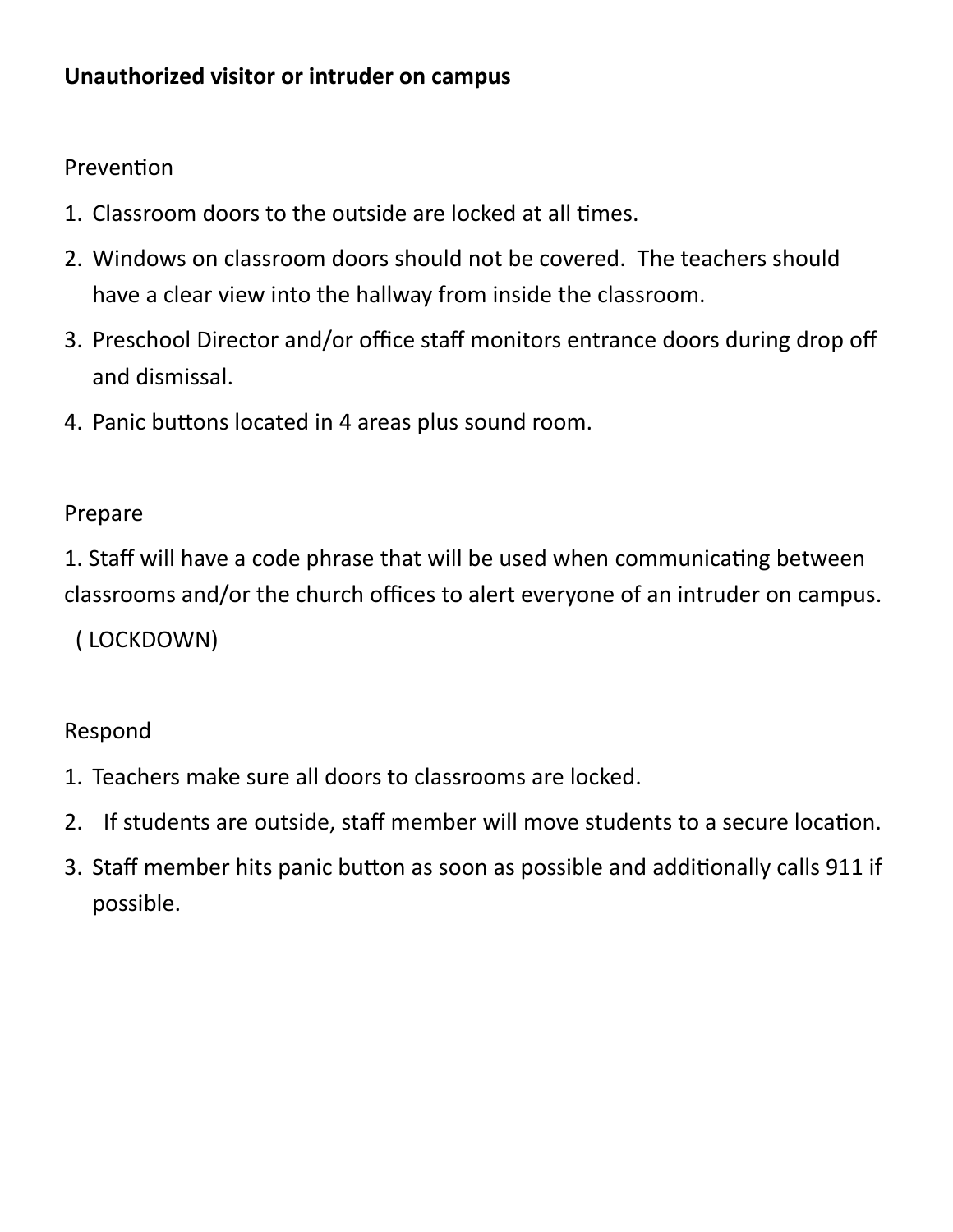#### **Natural Disaster (earthquake, tornado, flash flood, etc.)**

#### Prevention

- 1. Staff have instructed children what to do in the event of a tornado.
- 2. Tornado drills are conducted in the fall and spring.

#### Prepare

- 1. Teachers with cell phones can use these in notification of an emergency-main telephone is in preschool office.
- 2. Main office has access to weather/hazard alert radio.
- 3. Each classroom has a flashlight.
- 4. Each classroom is equipped with a first aid kit.

- 1. Call 911 in necessary.
- 2. Keep children in classrooms until it is determined if they need to be moved. (tornado)
- 3. Take emergency information cards when evacuating students if needing to move to a safer location.
- 4. Begin parent notification process when given the clearance by Director to do so.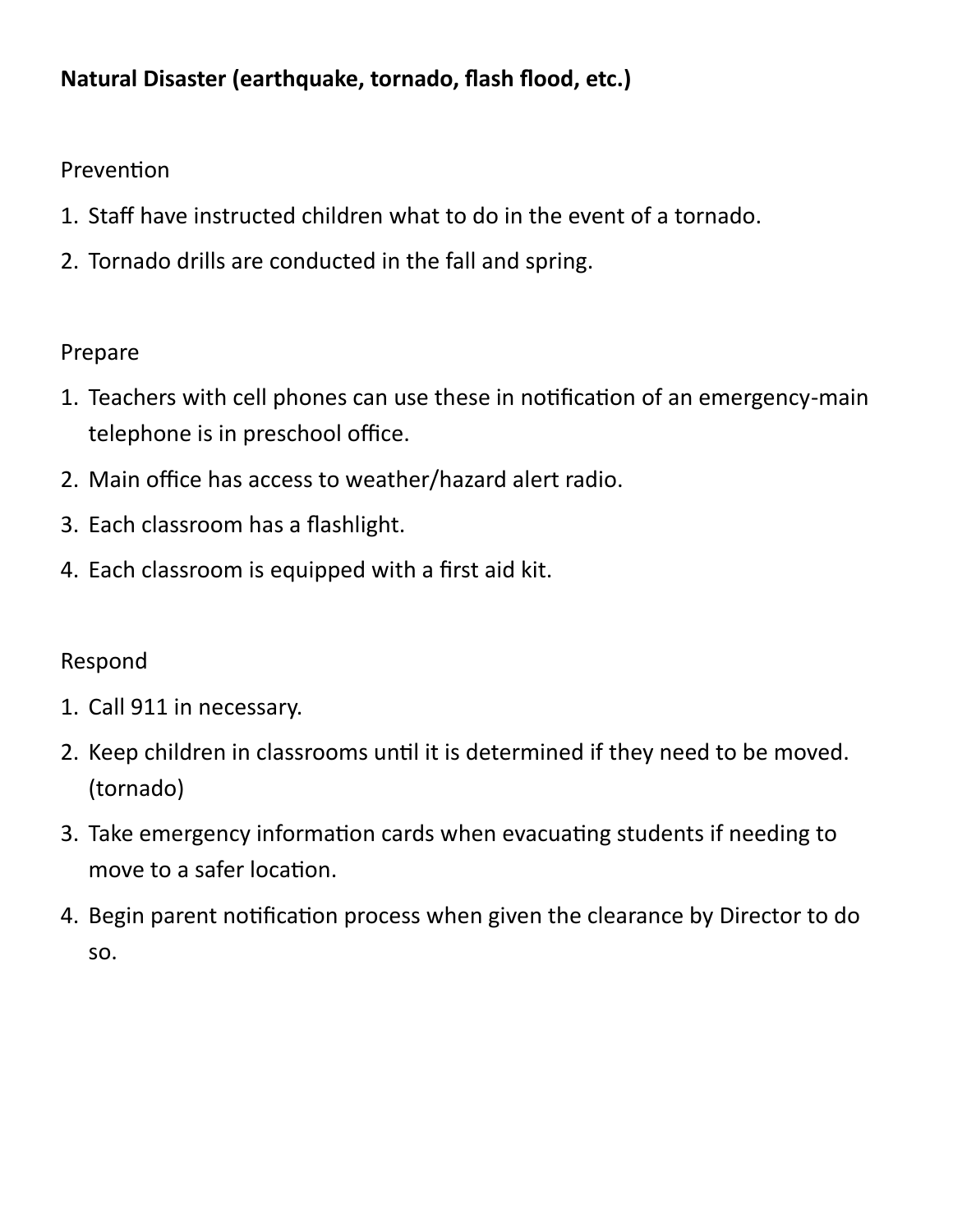#### **Chemical or hazardous material spills on or near school facility**

#### Prevention

1. All toxic and/or hazardous material are kept locked in janitorial closets. There should never be any toxic materials housed in the preschool classrooms or common use areas.

#### Prepare

1. Each class is equipped with a first aid kit.

- 1. Call 911
- 2. Keep children in classroom until it is determined if they need to be moved.
- 3. Take emergency information cards when evacuating students to a safer location.
- 4. Begin parent notification process when given the clearance by director to do so.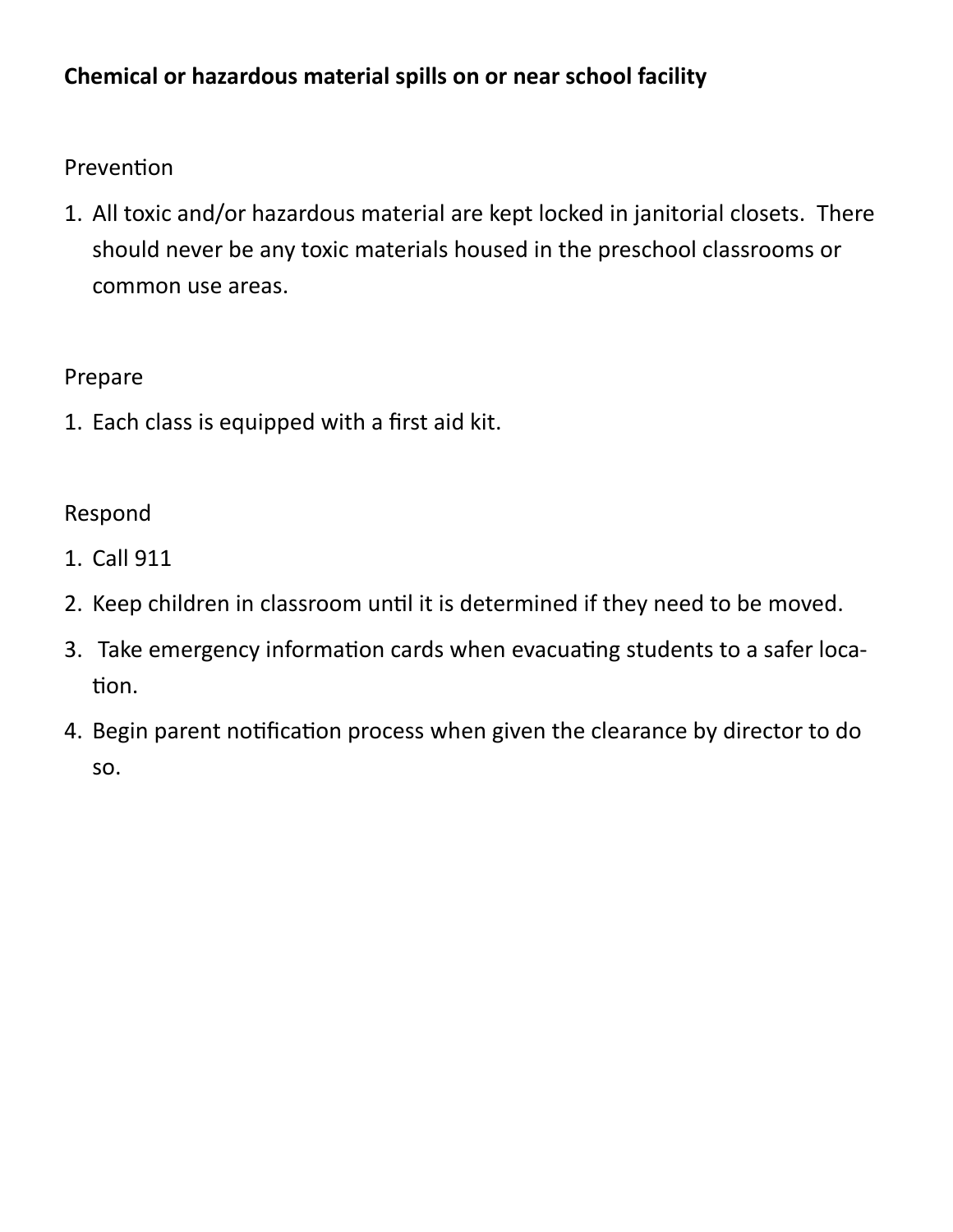#### **Medical Emergency (injury, allergic reaction, asthma attack)**

Prevention

- 1. While preschool is in session, classrooms and common use areas are designated as "peanut free."
- 2. Keep a current list of students' allergies posted in classrooms and kitchen.
- 3. Have epipen labeled with child's name in Director's office.
- 4. Keep all playground and classroom materials in good condition.

#### Prepare

- 1. Basic first aid poster are displayed in preschool bathrooms for reference by staff.
- 2. Students with severe allergies have medication on site to use in case of exposure or emergency.
- 3. Classrooms are equipped with a first aid kit.

#### Respond

1. Call 911 and follow emergency guidelines as stated in preschool procedural handbook.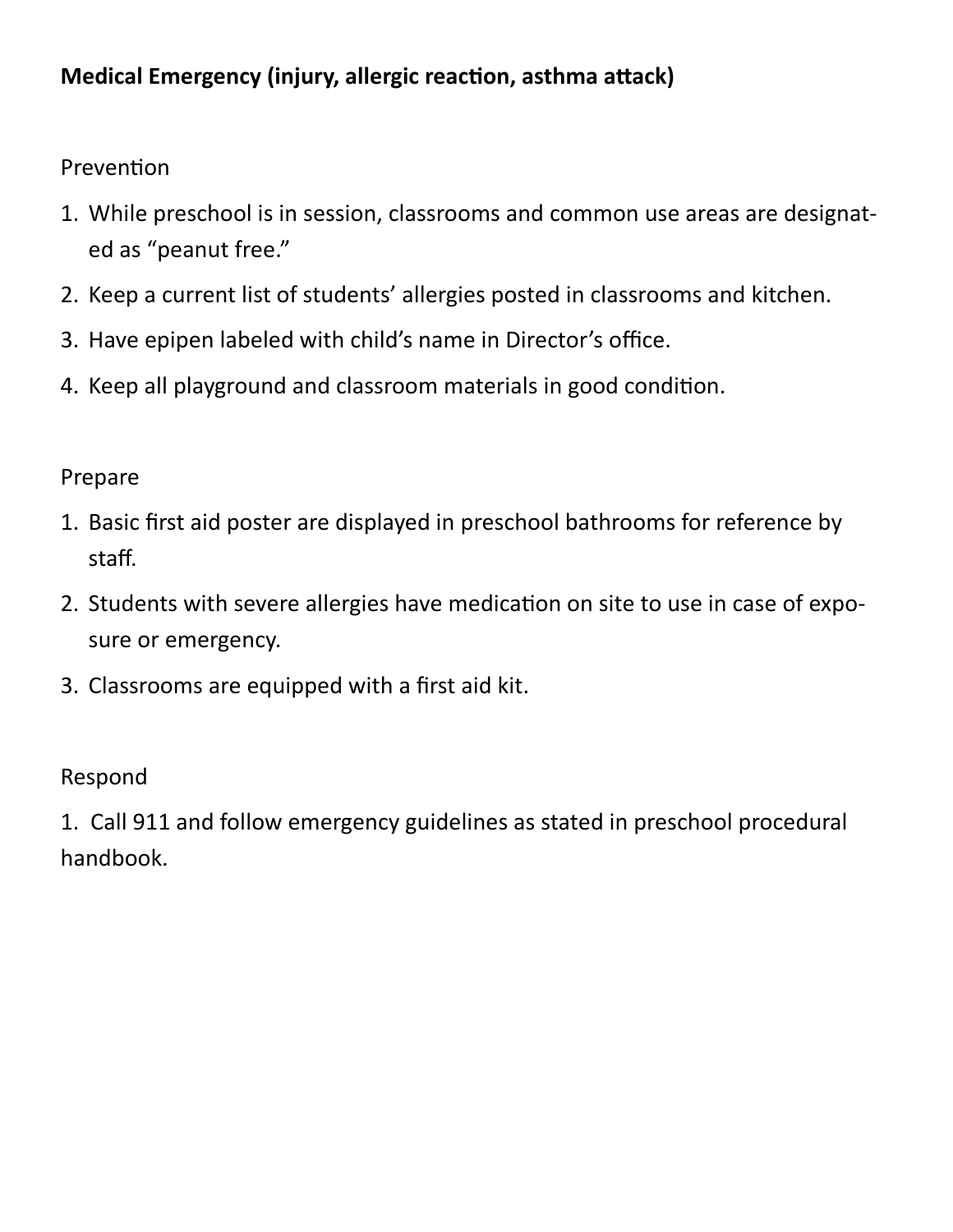#### **Outbreak of Disease or Infection**

#### Prevention

- 1. Students are taught proper hand washing and are required to wash their hands before snack, after using a tissue and after using the bathroom.
- 2. Parents are given health guidelines to follow to know when their students need to be excluded from class due to illness.

#### Prepare

- 1. Classroom first aid kits are equipped with thermometers to use if staff suspects a student has a fever as well as latex gloves.
- 2. Church is equipped with a mat and blanket for ill students to rest on in the director's office until a parent can be notified and student picked up.

- 1. If a student is diagnosed with a contagious disease, the preschool office will post notification.
- 2. If a student becomes ill while at school, the student is removed from the classroom and placed in the office. Parents will be notified.
- 3. Any clean up is done by preschool director or teacher if the director is not available.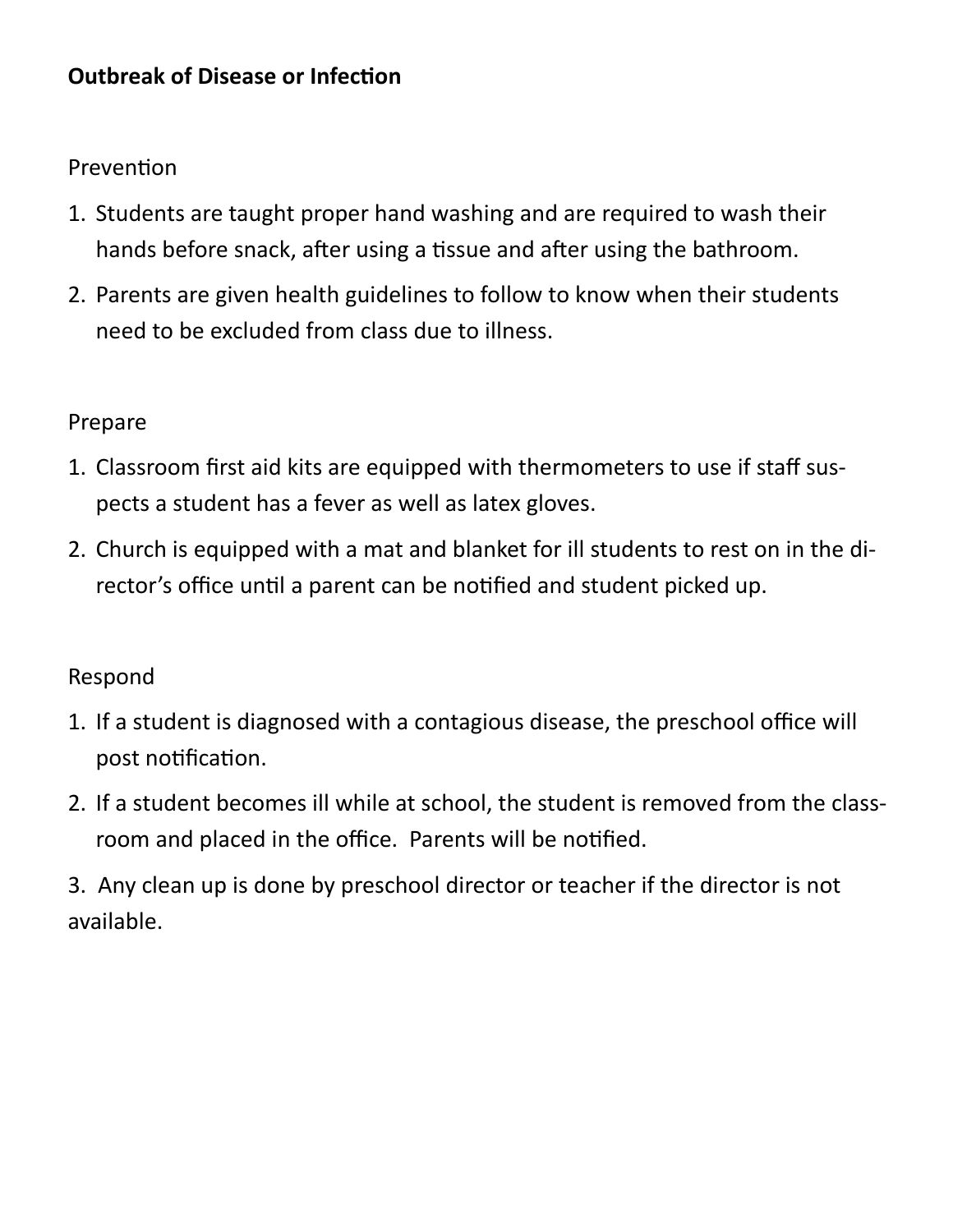#### **Loss of Power or Water**

#### Prevention

1. Ongoing maintenance of building and utilities.

#### Prepare

- 1. Each classroom is equipped with a flashlight.
- 2. Emergency lighting in building.

- 1. Keep children in classrooms until it is determined if school needs to be canceled.
- 2. Begin parent notification process if determined that school needs to be canceled.